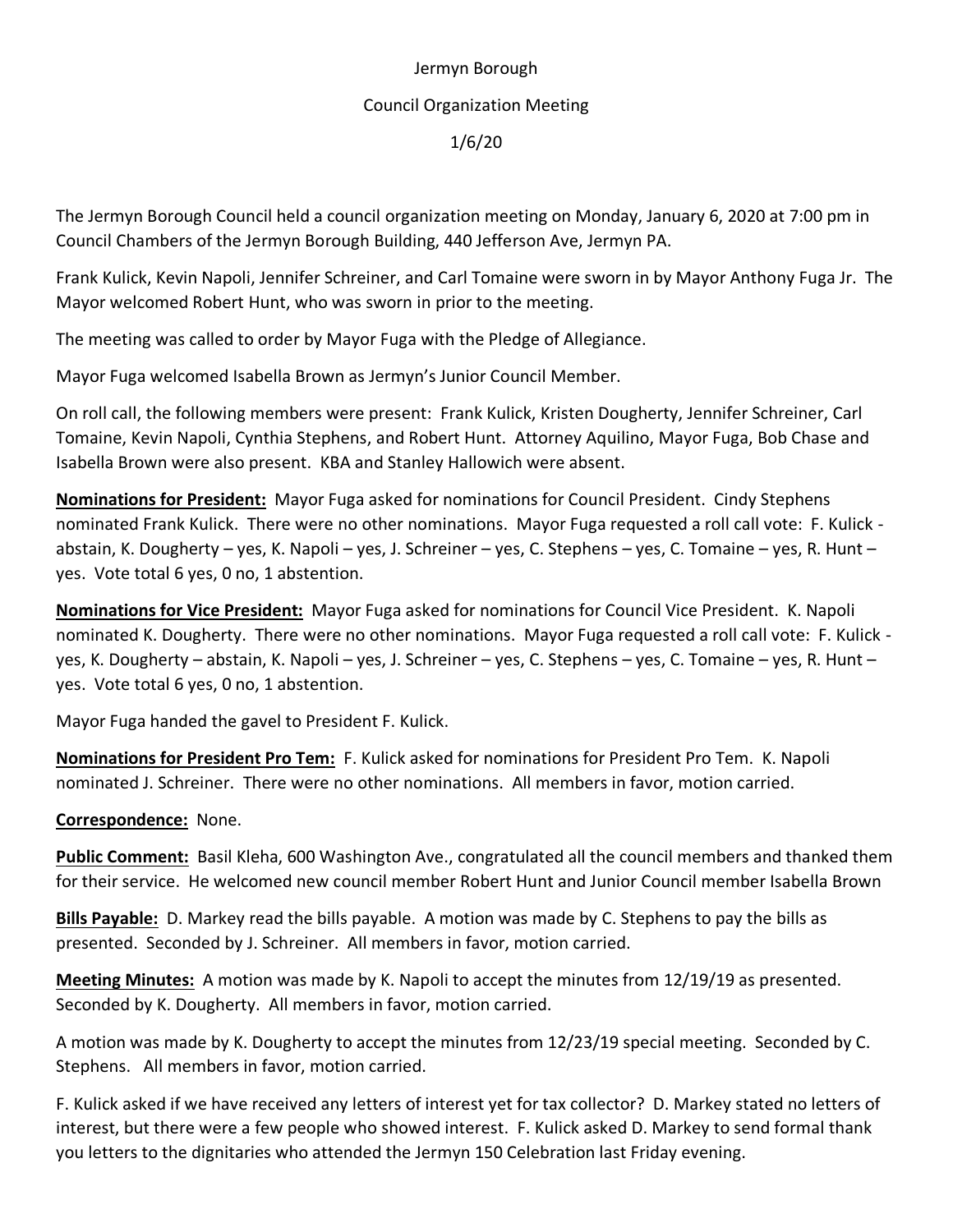**State of the Borough:** F. Kulick read a state of the borough address, and announced it will be part of the meeting minutes.

**Committees:** F. Kulick stated he is going to change a few things regarding committees.

**Finance:** C. Tomaine (chair), F. Kulick, and R. Hunt **DPW:** J. Schreiner (chair), K. Napoli, C. Stephens **Public Safety:** K. Napoli (chair), J. Schreiner, C. Stephens **Grants:** K. Dougherty (chair), C. Tomaine, C. Stephens **MS4:** K. Dougherty (chair), R. Hunt, J. Schreiner, Richard Farrell **Liaisons:**

> **Employee Liaison:** F. Kulick **Recreations Commission:** C. Stephens **Planning Commission:** K. Napoli **Crime Watch:** J. Schreiner **Shade Tree:** R. Hunt

**Appointments:** F. Kulick announced the council needs to appoint officials as well. He explained the vacancy board and what the role of the vacancy board chair is. F. Kulick nominated Kyra Davey to the vacancy board. There were no other nominations. All members in favor, motion carried.

J. Wilson was Lackawanna County Tax Committee Liaison. F. Kulick asked if there were any volunteers? If not, we won't send a liaison.

A motion was made by J. Schreiner to appoint W. Aquilino as solicitor. Seconded by C. Tomaine. All members in favor, motion carried.

A motion was made by K. Dougherty to appoint W. Aquilino as code enforcement officer. Seconded by C. Stephens. All members in favor, motion carried.

A motion was made by K. Napoli to appoint S. Hallowich as fire chief. Seconded by J. Schreiner. All members in favor, motion carried.

F. Kulick asked for a motion to appoint Ralph Bensing as EMA director. K. Napoli asked D. Markey if Mr. Bensing got back to him yet? D. Markey stated not yet. K. Napoli asked to table the appointment until the next meeting.

A motion was made by C. Stephens to appoint KBA as borough engineer. Seconded by C. Tomaine. There were four members in favor, three opposed. Motion carried.

A motion was made by J. Schreiner to appoint Brian Kelly, CPA & Associates as auditor. Seconded by C. Tomaine. All Members in favor, motion carried.

A motion was made by K. Napoli to appoint Robert Chase as zoning officer. Seconded by. K. Dougherty. All members in favor, motion carried.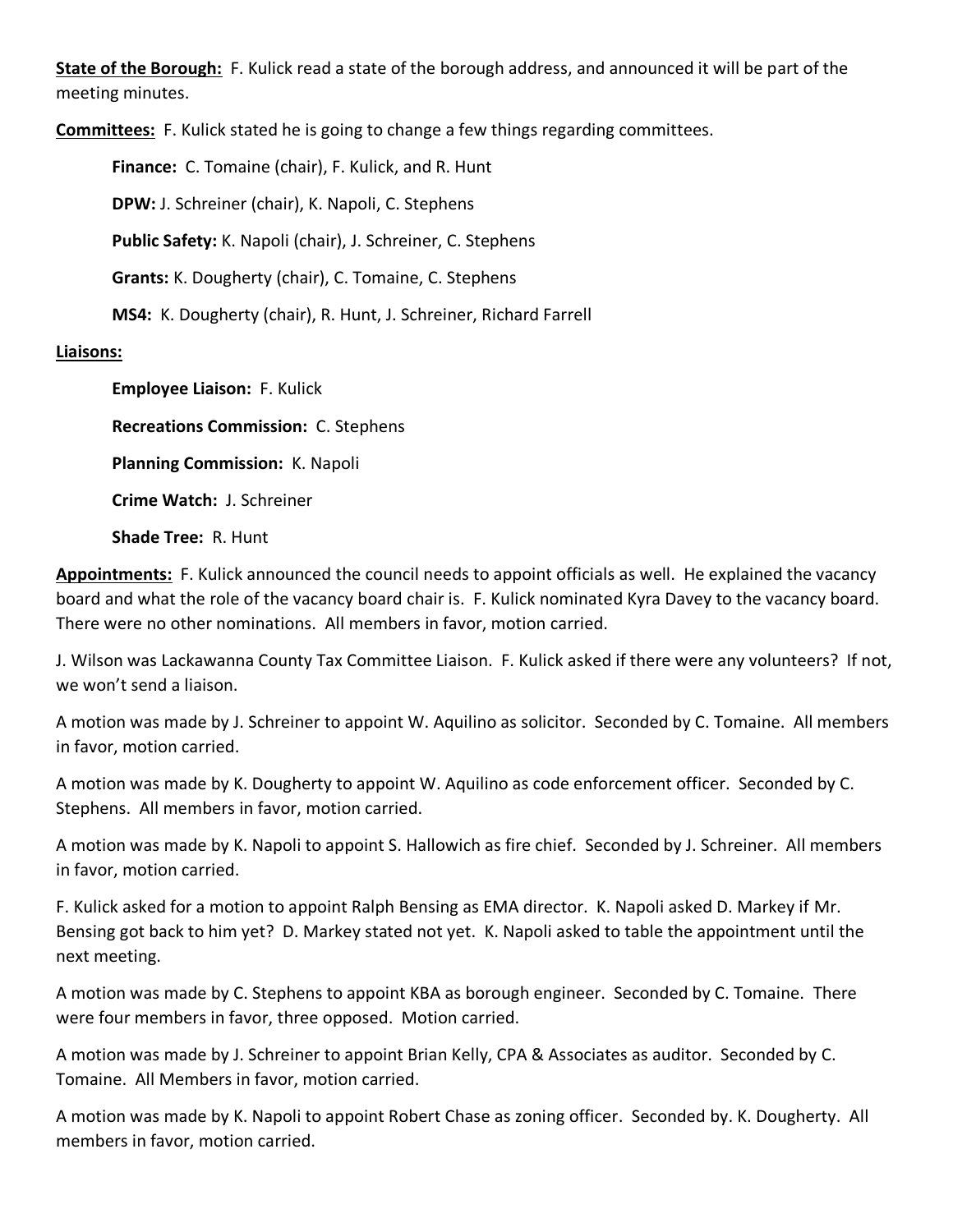A motion was made by K. Napoli to appoint John Marino & NEIC as the Building Code Official. Seconded by C. Stephens. All members in favor, motion carried.

A motion was made by K. Napoli to appoint Daniel Markey as borough manager, secretary, treasurer, Right to Know Officer. Seconded by C. Stephens. All members in favor, motion carried.

A motion was made by K. Napoli to appoint William Arthur as police chief. Seconded by J. Schreiner. All members in favor, motion carried.

**Madison Ave. No Parking Ordinance:** F. Kulick explained the ordinance prohibiting parking at 626 Madison Ave between the entrance and exit of the parking lot has been duly advertised, and is ready for passage. This will be Ordinance 01-2020. A motion was made by K. Napoli to pass. Seconded by K. Dougherty. All members in favor, motion carried.

**Amend Tax Ordinance 9-19:** F. Kulick announced we need to amend Ordinance 9-19, which sets the tax rates for 2020, and a motion is requested to allow advertisement of the ordinance amendment. The amendment removes the 4 mill special tax for police protection, and replaces it with a 4 mill special tax for debt reduction purposes on debt incurred pursuant to 53 PA. C.S. Pt. VII Subpt. B (relating to indebtedness and borrowing). A motion was made by J. Schreiner to advertise the amended tax ordinance. Seconded by K. Napoli. All members in favor, motion carried.

**New Business:** D. Markey advised that the bidding requirement thresholds have increased for 2020. Purchases & contracts below \$11,300 need no bid or quote. Between \$11,300 and \$21,00 require 3 written or telephonic quotations. Purchases & contracts above \$21,000 require formal bidding.

F. Kulick announced that we have a phone system with a phone tree, and if any council members or members of the public have a complaint about anything, they can call the borough office and dial the appropriate number for the appropriate liaison.

**Adjournment:** With no other business to come before the meeting, a motion was made by K. Napoli to adjourn, seconded by C. Stephens. All in favor, motion passed. The meeting adjourned at 7:45 pm.

Respectfully submitted,

Dail Markey

Daniel Markey Borough Manager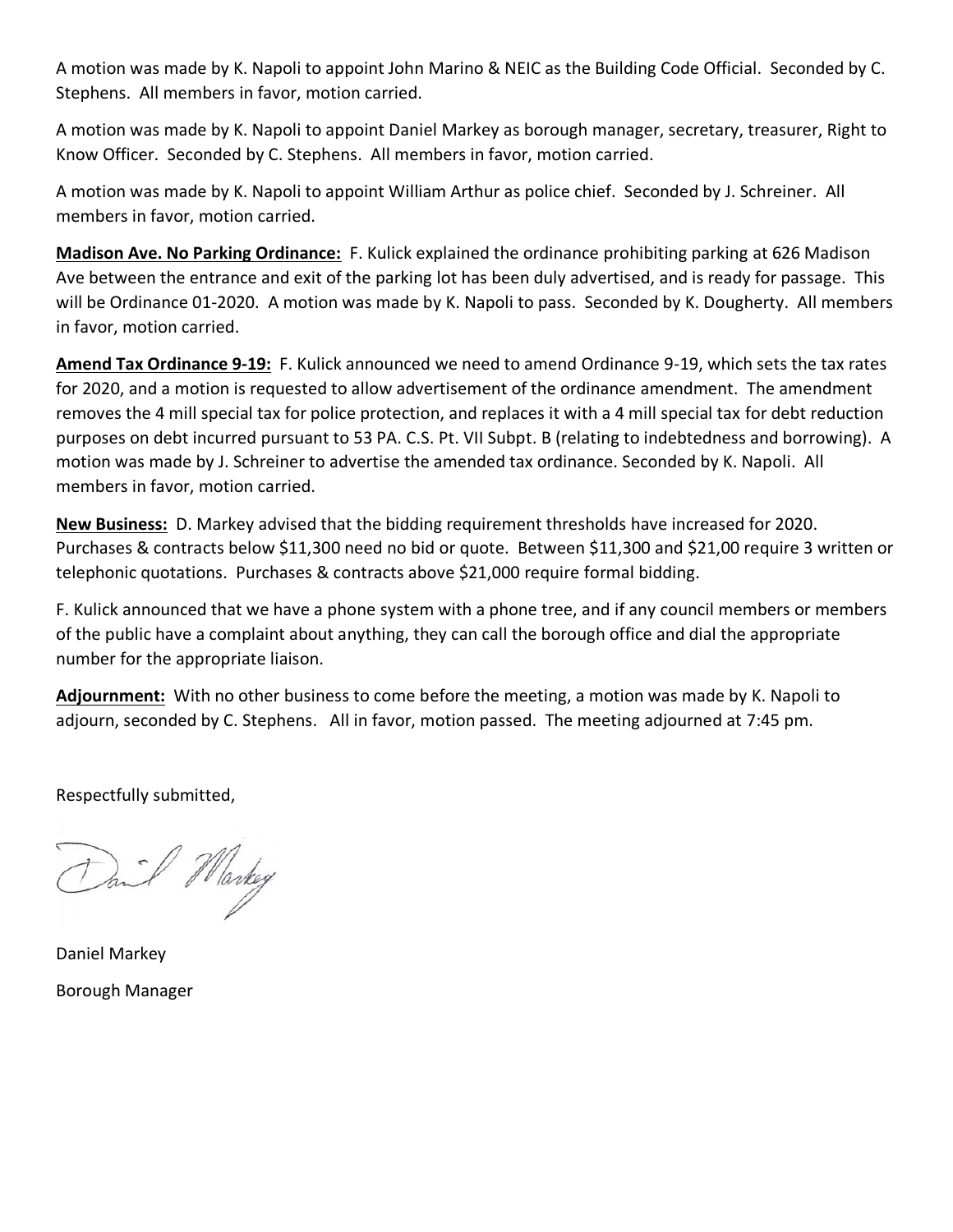## STATE OF JERMYN 1-6-20

BY: FRANK KULICK

I FELT IT TO BE AN APPROPRIATE TIME TO GIVE A STATE OF THE BOROUGH REPORT AS I BEGIN MY SECOND TERM ON COUNCIL, HAVING SERVED AS PRESIDENT THE LAST 4 YEARS.

4 YEARS AGO, THE MAKE UP OF COUNCIL CHANGED DRAMATICALLY WITH THE ELECTION OF MYSELF, DAN MARKEY AND KEVIN NAPOLI. OVER THE LAST 4 YEARS, THROUGH RESIGNATIONS, APPOINTMENTS, AND ELECTIONS COUNCIL HAS EVOLVED SOME AND NOW WELCOMES ROBERT(BUZZ) HUNT AS ITS NEWEST MEMBER. I WANT TO THANK THOSE WHO HAVE SERVED ALONGSIDE ME THESE LAST 4 YEARS INCLUDING THOSE SITTING HERE TONIGHT AS WELL AS FORMER MEMBERS BOB PARKS, JOE SMITH, JOHN MARK AND JOANNE WILSON. COUNCIL MEMBERS SERVE WITHOUT PAY PUTTING IN MUCH MORE TIME IN ADDITION TO JUST MEETING TIME.

THERE HAVE BEEN MANY ACCOPMISHMENTS OVER THE LAST 4 YEARS. ONE OF THE FIRST THINGS WE DID WAS TO MOVE THE SORELY NEEDED PAVING PROJECT FROM SOMETHING BEING TALKED ABOUT FOR A FEW YEARS TO REALITY. WE HAVE WORKED ON IMPROVING ALLEYWAYS IN THE BOROUGH AND MAINTAINING THE INTEGRITY OF THE PAVING PROJECT BY HOLDING UTILTY COMPANIES RESPONSIBLE FOR PROPER REPAIR OF ROADWAYS WHEN PAVE CUTS ARE NECESSARY FOR UTILITY REPAIRS.

WE HAVE UPGRADED THE EQUIPMENT IN OUR DPW DEPARTMENT ADDING EQUIPMENT AND MOST RECENTLY PUTTING UP A BUILDING TO HOUSE THE EQUIPMENT. WE SOLD OFF THE OLD DPW BUILDING WHICH WAS BADLY IN NEED OF COSTLY REPAIRS AND INADEQUATE FOR OUR NEEDS. THROUGH A GRANT WE SECURED A NEW TRUCK AND THROUGH OUR DPW DEPARTMENT LEADERSHIP WE HAVE INSTITUTED REGULAR MAINTANENCE PROGRAMS TO KEEP OUR EQUIPMENT IN TOP SHAPE.

WE PUT THE RAPID CAST NOTIFICATION IN PLACE TO HELP KEEP RESIDENTS INFORMED OF BOROUGH EVENTS AND EMERGENCIES.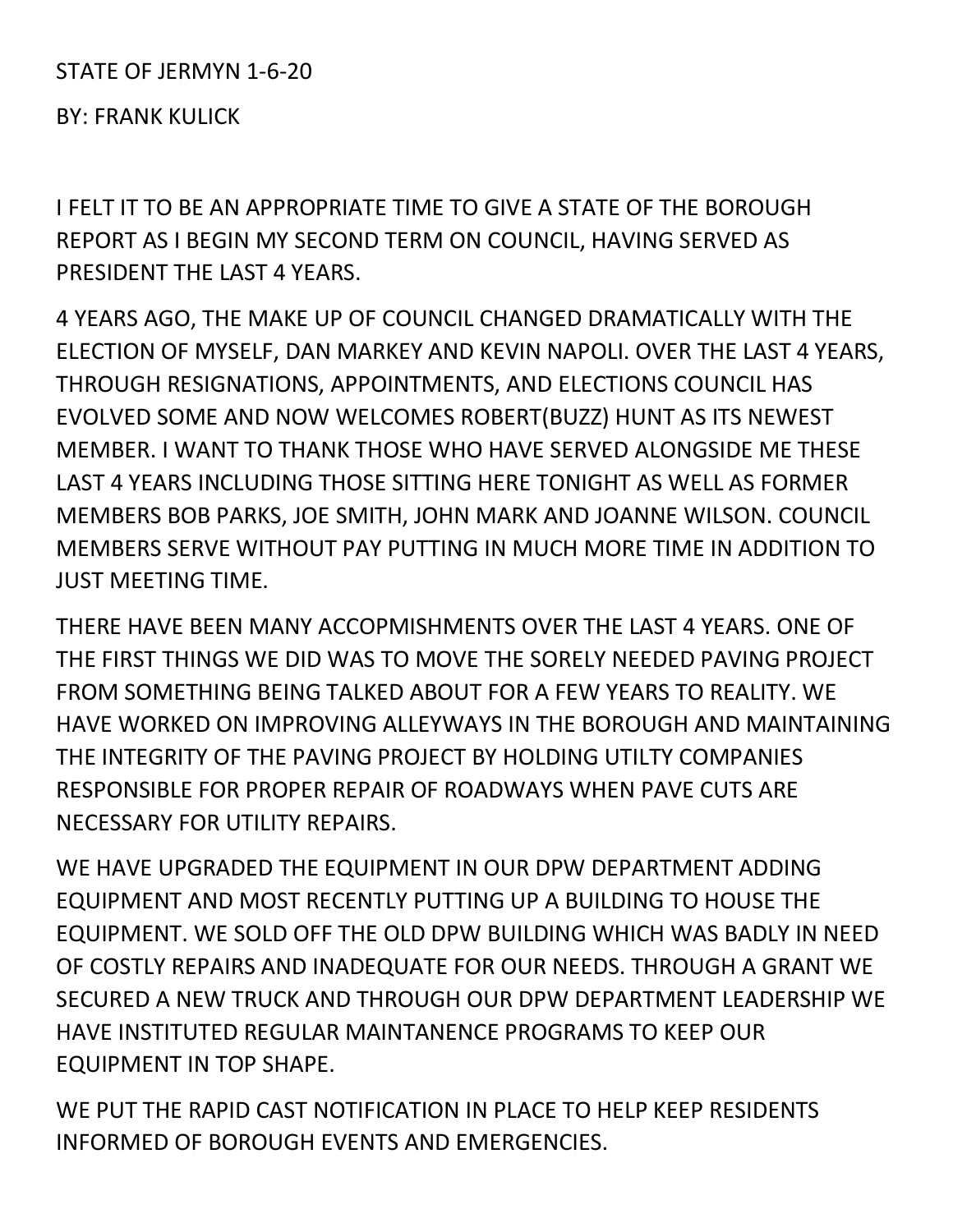WE HAVE TAKEN STEPS THROUGH ADDING AN ADDITIONAL FULL TIME POLICE OFFICER POSITION AND BRINGING OUR RATE OF PAY FOR OUR PART TIME POLICE IN LINE WITH NEIGHBORING TOWNS TO HOLD ON TO OUR PART TIME OFFICERS WHICH WILL REDUCE OVERTIME COST AND INSURE SHIFT COVERAGES TO CONTINUE TO PROVIDE 24 HOUR POLICE PROTECTION FOR OUR TOWN. WE HAVE ALSO UPGRADED OUR VEHICLE FLEET BY ADDING A NEW VEHICLE WHICH WE JUST RECENTLY TOOK POSSESION OF. FURTHER WE NEGOTIATED AND AGREED TO A 5 YEAR CONTACT WITH CHIEF ARTHUR WHICH BRINGS STABILTY TO THE POLICE FORCE AND CONTROLS OUR COST OVER THER CONTRACT PERIOD.

THROUGH A SERIES OF PERSONNEL MOVES I FEEL WE HAVE STRONGLY IMPROVED OUR DAY TO DAY RUNNING OF THE BOROUGH. WE NOW HAVE A BOROUGH MANAGER IN PLACE WHO IS PRO ACTIVE IN FINDING WAYS TO SAVE THE BOROUGH MONEY- WHO STAYS ON TOP OF THE MOUNTAIN OF PAPERWORK REQUIRED TO INSURE THE BOROUGH IS IN COMPLIANCE WITH ALL COUNTY,STATE AND FEDERAL REGULATIONS-WHO OFTEN ON HIS OWN TIME PARTICIPATES IN WEBINARS OR ATTENDS SEMINARS TO MAKE SURE HE IS WELL EDUCATED –HE WAS INSTRUMENTAL IN THE PROCESS OF GETTING RAND L TRUCKING TO COMMIT TO BUIDLING A NEW TERMINAL IN JERMYN. IT IS ALSO IMPORTANT TO HAVE SOMEONE WILLING TO STEP OUT WHEN NEEDED TO ENSURE THE BOROUGH'S INTERESTS ARE PROTECTED WHEN OUTSIDE ACTIVITY MAY BE TAKING PLACE SUCH AS UTILITY WORK, ETC. - I WILL SAY THAT IT TOOK US AWHILE TO UNDERSTAND THE IMPORTANCE OF HAVING A FULL TIME COMPETENT BOROUGH MANAGER -SOME THROUGH TRIAL AND ERROR-BUT CLEARLY EVEN A SMALL BOROUGH SUCH AS OURS CANNOT FUNCTION WITH OUT STRONG DAY TO DAY LEADERSHIP. RECOGNIZING THE NEED FOR ESTABLISHING THE POSTION AND FILLING IT WITH A QUALITY PERSON SUCH AS DAN MARKEY I FEEL IS ONE OF THE BEST THINGS THIS COUNCIL ACCOMPLISHED.

WE ARE FACING A BUDGET WITH BOTH A TAX INCREASE AND AN INCREASE IN THE GARBAGE FEE. NEITHER IS WELCOME BUT BOTH ARE NECESSARY. THE TAX INCREASE TO ALLOW US TO CONTINUE TO PROVIDE AROUND THE CLOCK POLICE PROTECTION AND CONTINUE TO PROVIDE THE SERVICES OUR RESIDENTS WANT AND DESERVE. THE HARSH REALITY OF 2020 IS THAT AS A BOROUGH WE FACE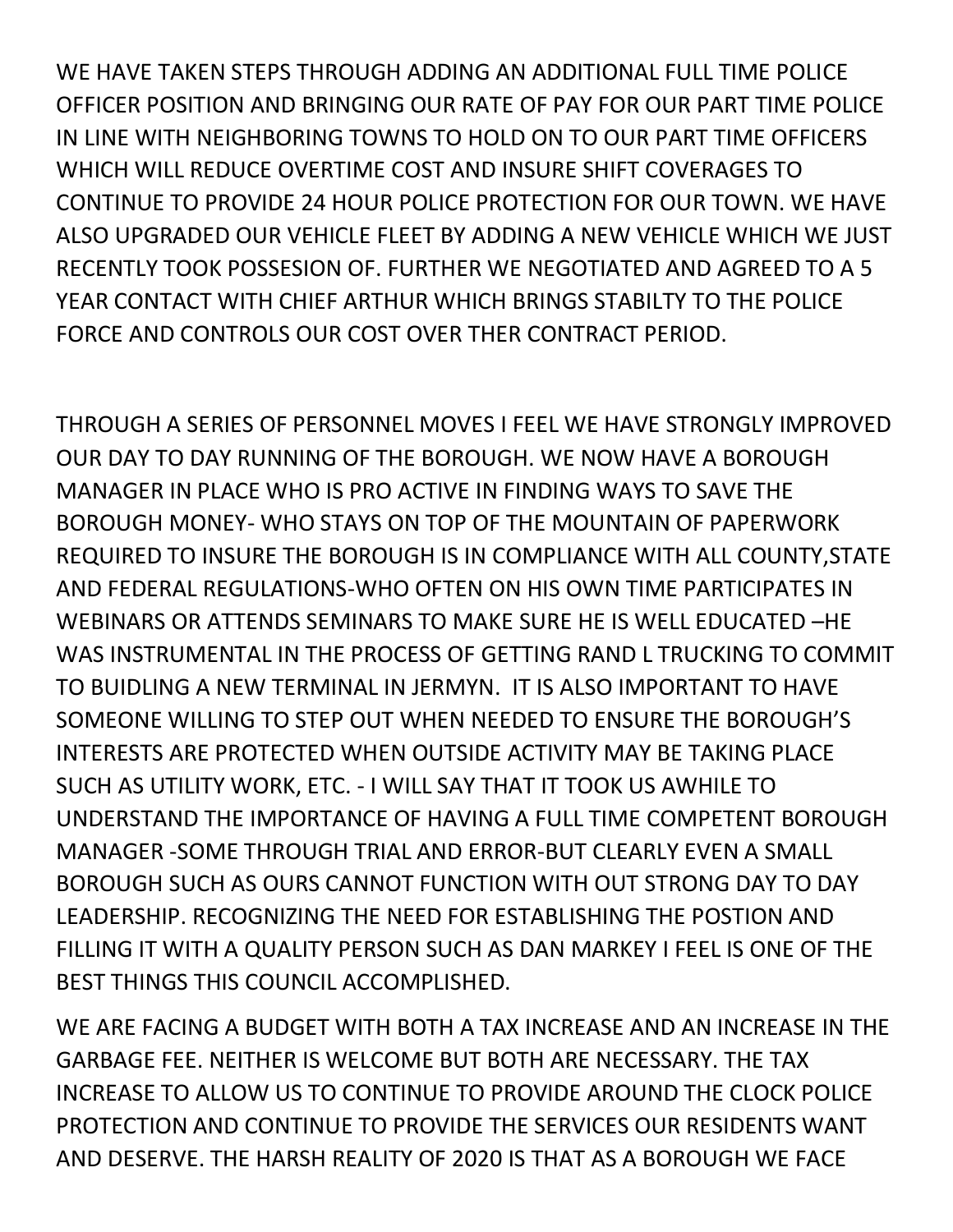MANY COST INCREASES AND CHALLENGES PUT ON US BY THE STATE AND FEDERAL GOVERNMENT WHICH PLACES FINANCIAL BURDENS UPON US. WE ARE DILLIGENT IN SEEKING OUT AND APPLYING FOR GRANTS TO HELP US CONTINUE TO TRY AND MAINTAIN SERVICES AND LOWER THE FINANCIAL BURDEN OF DOING SO.THE GARBAGE FEE IS SIMPLY OUT OF OUR CONTROL. WHEN THE BIDDING WAS PUT OUT IN 2016 COUNTY WASTE CAME IN MUCH LOWER THAN OTHERS. BY LAW IF A BIDDER FOR MUNICPAL WASTE COLLECTION MEETS THE BID SPECS AND IS LOW BIDDER WE HAVE TO AWARD THEM THE BID. WE DID LOWER THE FEES OVER THE LAST FEW YEARS BUT THE NEW BID FOR THE NEXT 3 YEARS REQUIRES US TO RAISE THE FEE. IT IS A FEE NOT A TAX AND WE CAN ONLY CHARGE TO COVER THE ACTUAL COST WITH A SMALL RESERVE FOR UNCOLLECTABLE ACCOUNTS-THE BOROUGH DOES NOT MAKE ANY PROFIT ON THE GARBAGE FEE.

WE HAVE PUT PEOPLE AND PROCEDURES IN PLACE TO MAKE A STRONG EFFORT TO CLEAN THE TOWN OF PROPERTIES THAT ARE NOT IN COMPLIANCE WITH CODE OR ORDINANCES. WE HAVE AGRESSIVELY PURSUED THIS WITH MANY CASES GOING TO THE DISTRICT JUSTICE. WE WILL CONTINUE TO FOCUS ON THIS AND CLEAN UP OUR TOWN. WE ARE FORTUNATE TO HAVE A CODE OFFICER WHO IS ALSO OUR SOLICITOR WHICH ENABLES HIM TO EXPEDITE THE RPOCESS REQUIRED TO GET THESE PROPERTIES CLEANED UP.

FINALLY, AS WE ENTER THIS THE 150TH YEAR CELEBRATION YEAR FOR OUR BOROUGH-WE HOPE TO SEE GROUND BROKEN ON THE MULTI MILLION DOLLAR R AND L TRUCKING FACILITY WHICH EVENTUALLY WILL ADD TO OUR TAX BASE AND BRING SOME EMPLOYMENT OPPORTUNITY TO OUR TOWN. LONG TERM I AM HOPEFUL WE CAN SOMEHOW -THROUGH GRANT OPPORTUNITES – FIND A WAY TO BEAUTIFY OUR MAIN STREET AREA AND ATTRACT SOME RETAIL BUSINESS TO IT.

I WOULD LIKE TO ADDRESS AND UPDATE THE RUSHBROOK CREEK PROJECT. IT IS DISHEARTENING THAT THIS LONG OVERDUE PROJECT REMAINS CAUGHT UP IN GOVERNMENTAL RED TAPE. WE HAVE, EVERY YEAR FOR THE LAST 4 YEARS HELD A TOWN HALL TYPE MEETING TO KEEP RESIDENTS APPRISED OF WHAT IS GOING ON AND ALLOW THEM THE OPPORTUNITY TO DIRECTLY ASK QUESTIONS OF THE VARIOUS AGENCIES INVOLVED WITH THIS PROJECT. WE WILL CONTINUE TO DO SO BY SCHEDULING ANOTHER MEETING IN THE NEXT FEW MONTHS. TO THOSE THAT